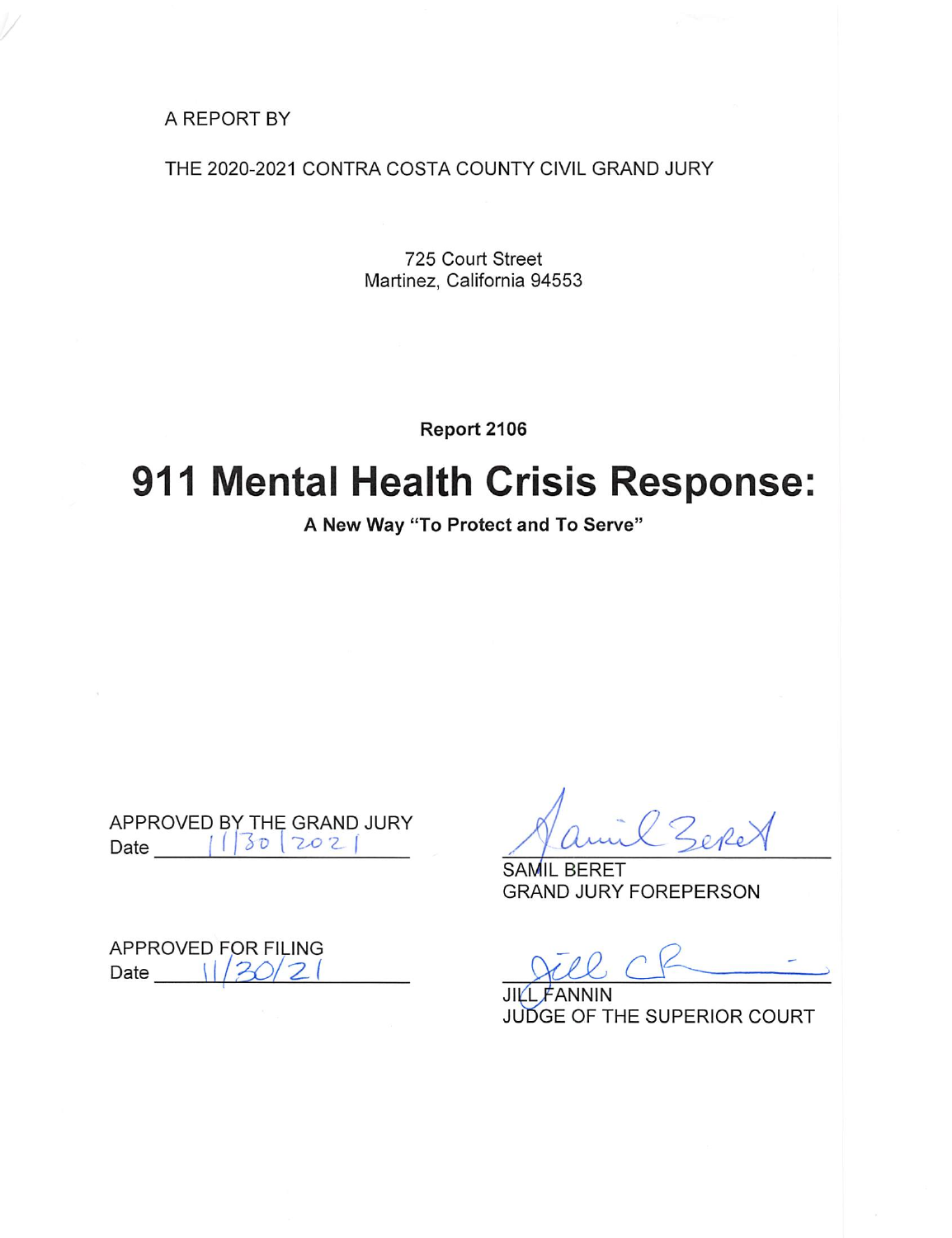Contact: Samil Beret Foreperson (925) 608-2621

Contra Costa County Grand Jury Report 2106

## **911 Mental Health Crisis Response A new way "to Protect and to Serve"**

## **To: Contra Costa County Board of Supervisors Antioch City Council Contra Costa County Department of Health Services**

## **SUMMARY**

On June 2, 2019, Miles Hall, a 23-year-old man diagnosed with a mental illness, was shot and killed by Walnut Creek Police officers during a mental health crisis in which his family called 911 for help managing a serious episode. The family stated, "We had no option but to turn to the police to get Miles help when he was in crisis." [\(http://justiceformileshall.org\)](http://justiceformileshall.org/)

The decision by 911 dispatchers to dispatch an armed law enforcement officer to the scene of a non-criminal, mental health related call is an important issue. There is a belief at one end of the spectrum that only sworn police officers have the training and experience to properly handle such calls, even though they may not be responding to an actual crime. At the other end of the spectrum is the belief the police should never respond to such calls because they may exacerbate the situation. While their training is extensive, it is not heavily weighted towards de-escalation or mental health crisis management, and uniformed officers may be a trigger to the person in crisis. Those in the middle believe that some hybrid system would be appropriate. There is little consensus as to what any system should look like.

Although there are several agencies in Contra Costa County (County) that are attempting to address this issue, their efforts have not been coordinated and sufficient resources have not been allocated. The County has not effectively communicated the availability of resources to the community – programs are difficult to identify and access. The County Department of Health Services (DHS) is working on a program to greatly expand its mental health crisis response teams; however, this expansion is still in the planning stage with implementation and funding unresolved.

The 2020-2021 Civil Grand Jury is recommending a pilot program that would have nonpolice mental health specialists respond in a timelier manner to the scene of mental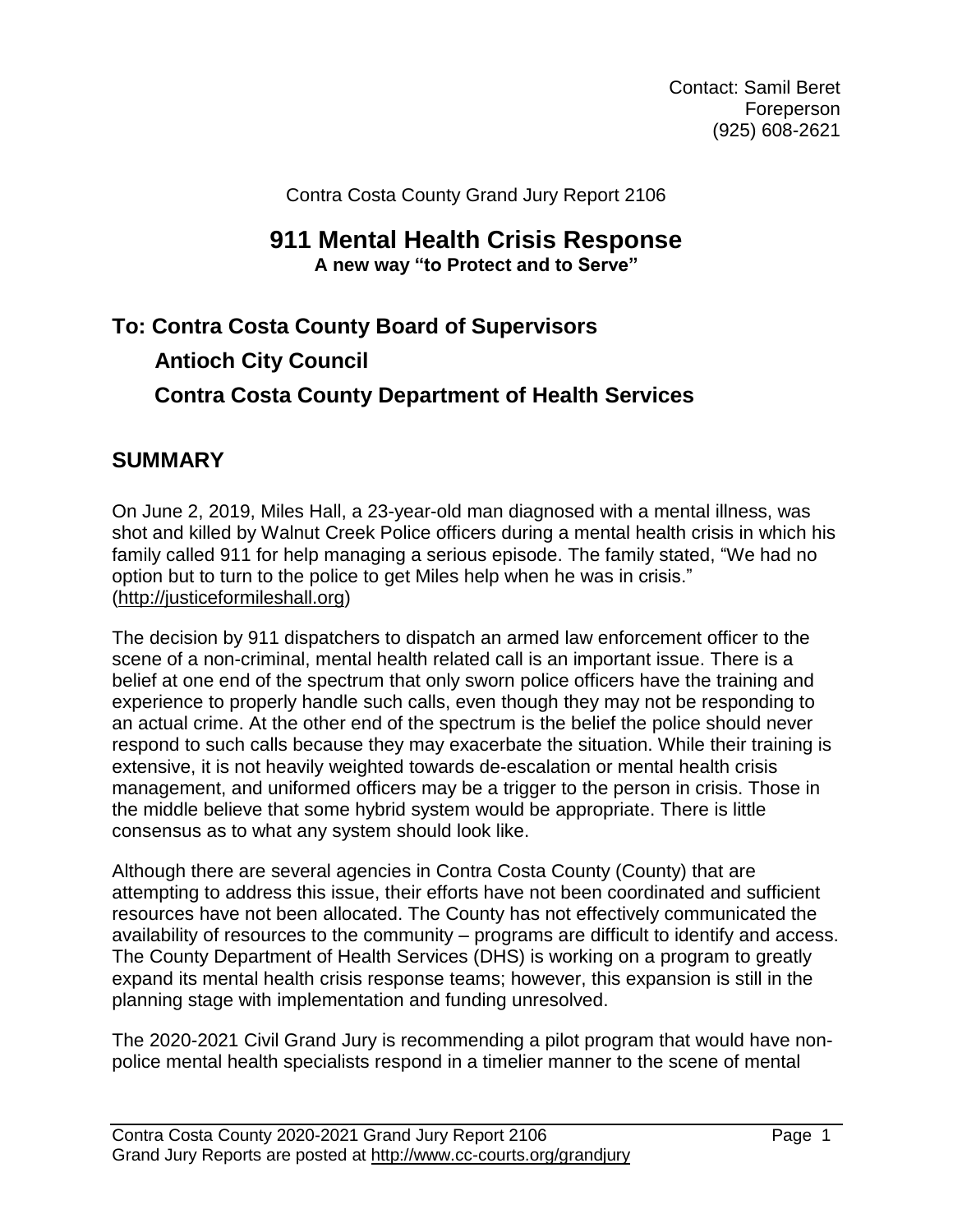health crisis calls. The Grand Jury is recommending that DHS partner with a city to develop a pilot program within one year from the date of this report.

## **METHODOLOGY**

The Grand Jury reviewed the following documents, records, and materials for this investigation:

- Internet research on mental health responders' programs in San Francisco, Oakland, New York City, Eugene, Oregon and Olympia, Washington
- 911 dispatcher data from the Contra Costa County Sheriff's Department and city police departments throughout Contra Costa County
- Data from DHS and the Mobile Crisis Response Team (MCRT) within DHS regarding both its existing program and planned expansion
- Newspaper articles, both from the Bay Area and nationwide, regarding existing and proposed programs to address the issue of 911 mental health responses
- Articles and published professional reports on community response models
- California Assembly Bill 988, establishing mental health crisis hotlines
- National Suicide Hotline Designation Act of 2020 (S-2661)
- California Police Officer Standards and Training (POST) on de-escalation, and crisis intervention.

The Grand Jury conducted the following interviews after its initial internet research:

- A director of the Portland, Oregon, Street Response program (PSR)
- A director of the Denver, Colorado, Support Team Assisted Response (STAR) program
- 911 dispatchers in Contra Costa County
- City officials within Contra Costa County
- Individuals in the Contra Costa County DHS and its MCRT

## **BACKGROUND**

In the past few years, Contra Costa County has experienced many instances where police officers have responded to situations for which their training had not prepared them. Many of those instances resulted in escalations that led to injuries and sometimes death at the hands of a law enforcement officer, which is tragic not only for the victims, but their families, the officers involved, and the community. In addition to the Miles Hall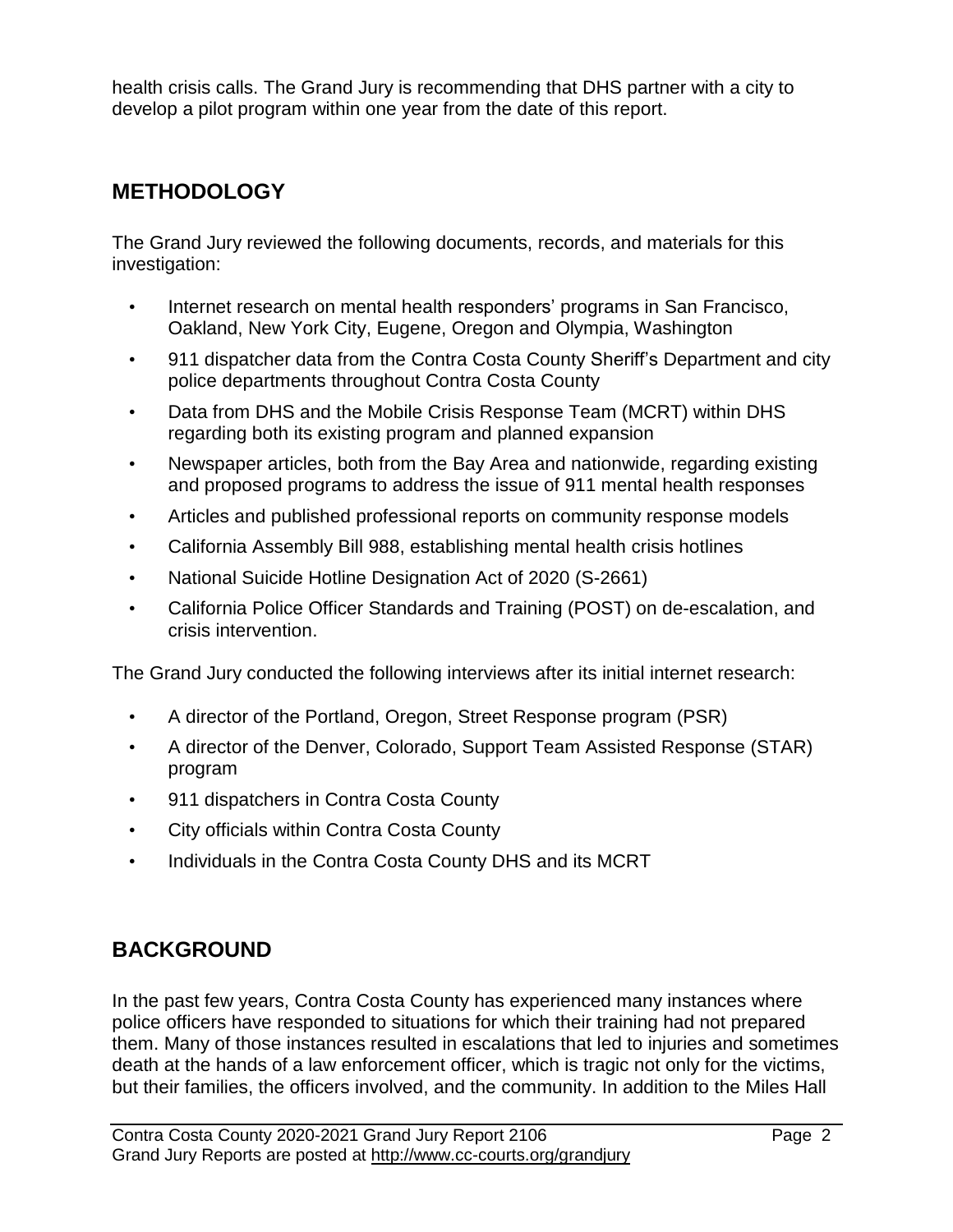incident, there have been other recent Contra Costa County incidents with tragic outcomes:

• 2018: Laudemere Arboleda, a 33-year-old man with mental health issues, was contacted by Danville Police officers for loitering. According to news reports, when he attempted to drive away, he was shot and killed at the scene. That Danville city police officer has since been charged with voluntary manslaughter for his death. The family has stated to reporters that Mr. Arboleda suffered from mental health problems.

• 2020: Angelo Quinto died during a struggle with Antioch police officers as he was having a mental health crisis in a bedroom of his home. A wrongful death lawsuit is pending.

• 2021: The same Danville police officer who has been charged with manslaughter for the death of Mr. Arboleda was also involved in an incident in which Tyrell Wilson, who suffered mental health problems from a previous traumatic brain injury, was shot and killed. He was reportedly throwing rocks off an overpass.

These and other tragic events have resulted in public protests, lawsuits, and public discussion on how to reform police procedures throughout the County. None have yet resulted in a program that would change the system in a meaningful and lasting way.

The only responders currently available 24/7 in Contra Costa County are Police, Sheriff, and Fire Department staff – regardless of the nature of the emergency.

In 2015, the Washington Post began an ongoing [nationwide](http://www.washingtonpost.com/sf/investigative/2015/06/30/distraught-people-deadly-results/?utm_term=.a263183cf8bc) tally of all police officerinvolved [shooting](http://www.washingtonpost.com/sf/investigative/2015/06/30/distraught-people-deadly-results/?utm_term=.a263183cf8bc) deaths. Resources included police reports, news accounts, and social media. The tally indicated that at least 25% of people who are shot and killed by police officers suffered from acute mental illness at the time of their death. People with untreated mental illness were16 times more likely to be fatally shot during an encounter with police than the general population. As of 2020, the continuing Washington Post study found that the deaths remained at approximately 25%. [\(https://www.washingtonpost.com/graphics/investigations/police-shootings-database/](https://www.washingtonpost.com/graphics/investigations/police-shootings-database/) )

An online article in the Monitor On Psychology (Vol. 52, No. 5, print page 30, July/August 2021), states that in the U.S., "It's estimated that at [least](https://www.npr.org/2020/09/18/913229469/mental-health-and-police-violence-how-crisis-intervention-teams-are-failing) 20% of police calls for service involve a mental health or substance use crisis, and … that demand is growing."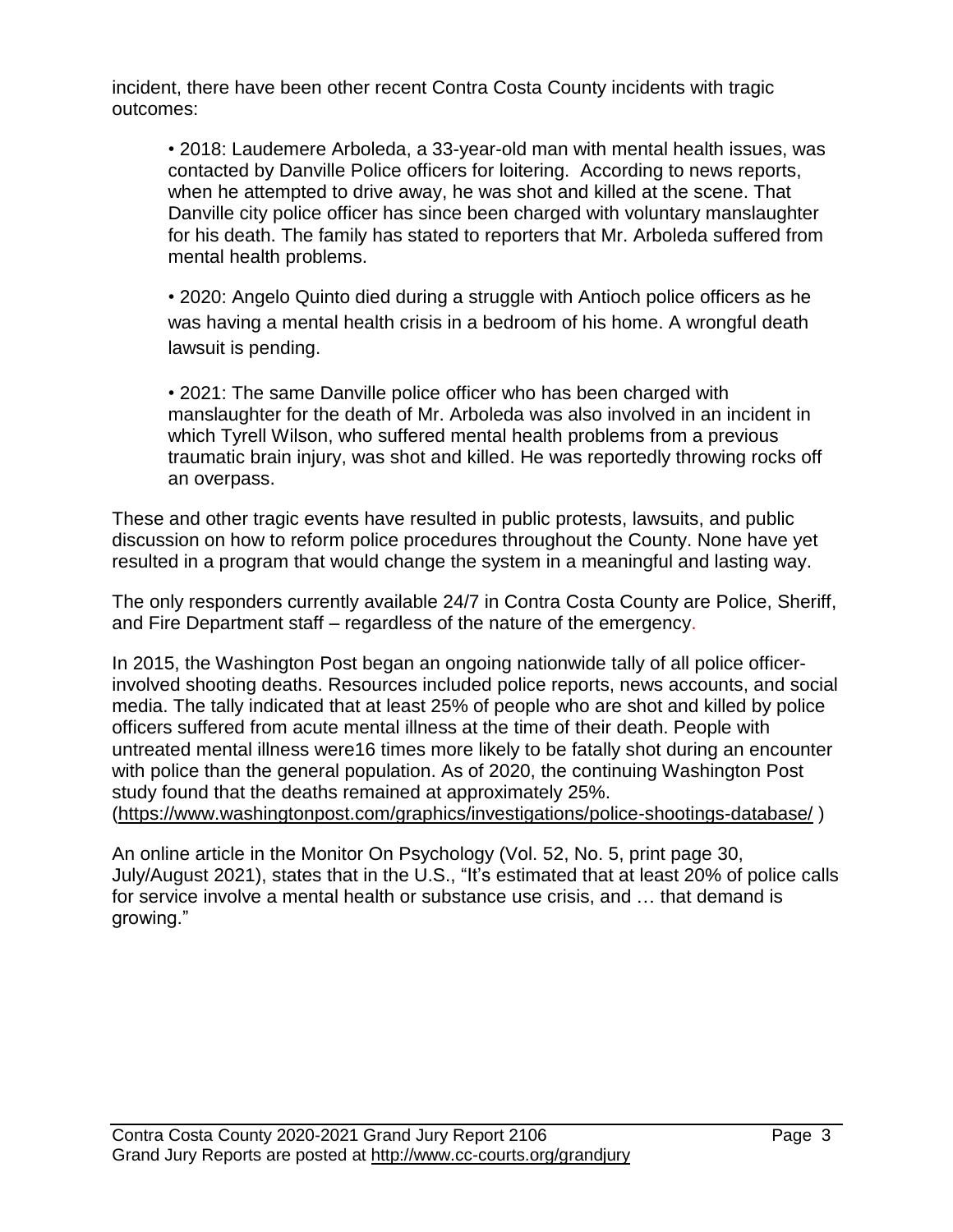## **Three Concerns**

- **Police Response:** Many of the non-criminal mental health 911 calls are made by people who do not necessarily want a uniformed police officer to respond but feel that they have no alternative. Some of their concerns are fear of arrest because of outstanding warrants, immigration status, lack of trust in law enforcement, or past experiences with law enforcement. (See The Community Responder Model by the Center for American Progress, October 2020.)
- **Training / De-escalation:** Officers who have completed de-escalation courses should be involved in the training of other officers and dispatchers to identify mental health crises present in a 911 call. Training police officers in mental health de-escalation techniques, while important, does not replace the need for mental health professionals.
- **Staff resources:** Police Department officials interviewed said that their limited resources would be better spent responding to actual crime in progress 911 calls than non-criminal mental health related calls.

With these concerns in mind, the Grand Jury began an investigation to find alternatives to a police response to mental health crises in Contra Costa County. Programs that have demonstrated success in similar communities around the country were examined in depth to take the program features that were well received in other communities and apply them to a pilot program in this County. When that pilot program is successful, it can be expanded to the entire County.

## **DISCUSSION**

In 2019, the city managers in the County asked the County Health Services Department for help to improve the current MCRT program. MCRT was created to provide same day intervention for adults who are experiencing mental health crises. The Team includes licensed mental health clinicians, community support workers, and a family nursepractitioner. The MCRT goal is to prevent acute psychiatric crises resulting in involuntary hospitalizations. The Team tries to de-escalate crises and connect clients to mental health resources. MCRTs are accessed by calling 1-833-443-2672 for adults and 1-877-441-1089 for Seneca, a program for children 17 and younger which was created in 1985.

MCRT is *not* an emergency service. Service coverage is Monday through Friday 7 a.m. - 11:30 p.m. Five teams are based out of Martinez and cover the entire County. Difficulty in accessing services, long response times and limited services hours have limited the community use of this service. The County Health Department recognizes this problem and with city managers acting as a catalyst has embarked on an aggressive and thorough expansion of the current program.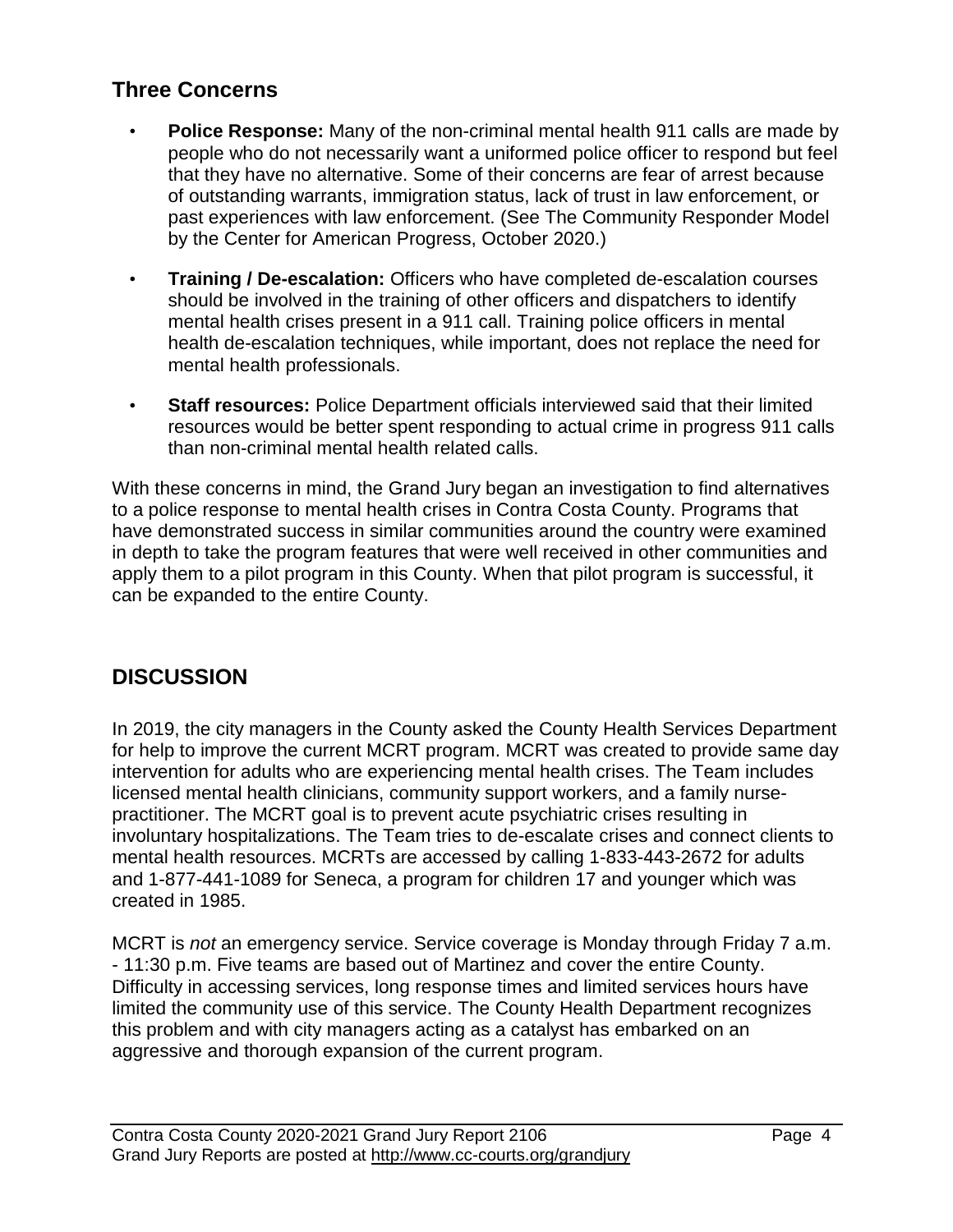The expansion plans include 32 teams, 24/7 coverage and three regional locations to decrease response times. The response target is 30 minutes rather than "same day". MCRT will become available as an emergency service.

The plan stipulates routing of calls from multiple sources including 911 through a hub (Miles Hall Community Crisis Hub). Trained dispatchers at the hub will triage (prioritize) and direct specialized teams to the perceived level of risk. Level I, low intensity calls, will be routed to a team consisting of a peer support worker and an Emergency Medical Technician (EMT). Level II calls will be routed to a team with a professional clinician, a peer support worker and possibly an EMT. For a Level III, the highest intensity call, a law enforcement officer will be included in the team.

The MCRT service will be greatly expanded to include alternate destinations such as peer-operated temporary housing/care locations, crisis intervention services and sobering centers. Current 24/7 destination options for mental health crisis victims are the County Hospital Psychiatric Emergency Service, County Jail or remaining in place.

DHS has included mental health crisis victims and their families, community representatives (caregivers), law enforcement and city managers in the expansion planning process. It has reviewed existing program models in other cities including one from the United Kingdom. Plans include extensive use of communication and GPS technology. Funding and city-county cost sharing issues and a pilot rollout are still being explored.

During interviews, DHS indicated that it is receptive to the idea of a pilot program prior to a countywide implementation of their proposed expansion but has planned their expansion to be an "opt-in" for each city as some are planning their own crisis response measures. DHS has also expressed that it has found the city of Antioch, among others, to be an acceptable city should a pilot program be established.

The Grand Jury focused on identifying factors that would give a pilot project the tools needed for success and longevity that could then be expanded to a countywide program. The model programs examined share certain qualities that allowed a transition from successful pilot projects to permanent programs.

## **Model Programs**

The Grand Jury investigated the four existing programs outlined below that have had a significant degree of success.

**Eugene, Oregon – Crisis Assistance Helping Out On The Streets (CAHOOTS)**: The CAHOOTS program was started in 1989. It is one of the oldest and most successful programs of its kind in the country. The program's response teams consist of a medic (nurse, paramedic or EMT) and a crisis worker who has substantial training and experience in the mental health field, as well as peer responders with similar life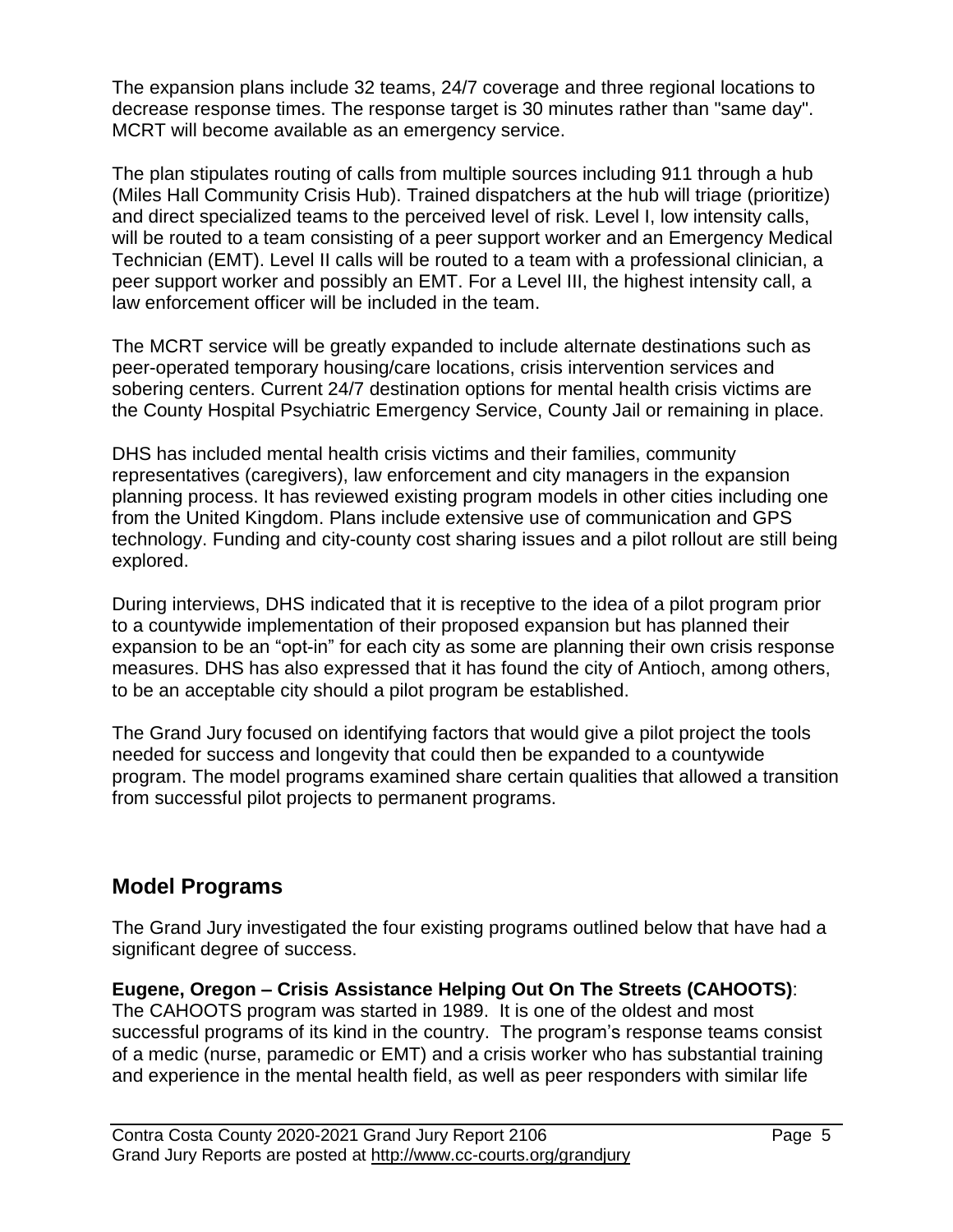experiences to those in crisis. The team responds to non-criminal calls such as mental health crises, expressed suicide ideation, and disturbances of the peace in which it is believed that de-escalation techniques would be possible. They also handle nonemergency medical situations.

The program website cites a 2016 study in the American Journal of Preventative Medicine that found between 20% and 50% of fatal encounters with police agencies involved an individual with a mental illness. CAHOOTS records in 2019 show that out of a total of approximately 24,000 calls, police backup was requested only 150 times. In 2017, CAHOOTS teams answered 17% of the Eugene Police Department's entire call volume.

The calls come through the city's 911 call center and the dispatchers are trained to triage calls and refer the appropriate ones to CAHOOTS response teams. Upon arrival, the team assesses the situation to confirm whether an actual police response is needed. If it is, the CAHOOTS team immediately calls the police and stays on the scene to advise the responding police officer of their assessment.

#### **Portland, Oregon – Portland Street Response (PSR):**

The program began as a pilot program in 2019 and was modeled after the CAHOOTS program. It was intentionally begun as a program in a limited geographical section of the city that, because of its success, has expanded and will continue to expand significantly in the next few years. PSR started with a community outreach program to both educate the citizens about the program and identify their concerns. The community quickly embraced the program.

PSR teams respond to calls through the 911 dispatch center and a separate nonemergency phone line. PSR responds instead of a police officer to various types of mental health related calls: substance abuse / drunk in public, disturbing the peace and/or loitering, welfare checks and suicidal risk. PSR does not respond to crimes, instances where people are identified as being armed with a weapon, or situations that threaten the lives of others.

PSR's response time is approximately 20 minutes, and they typically stay at the scene for at least an hour. PSR currently handles upwards of 80,000 calls per year and plans an expansion next year to ten mobile units. The expansion would include additional teams of medics and peer support specialists with specialized training in de-escalation and behavioral health. These teams will be dispatched on calls 24/7. In its two years of existence, PSR has significantly increased the ability of the police department to focus on criminally related 911 calls.

#### **Denver, CO – Support Team Assisted Response (STAR):**

This program began its operational phase in June 2016 as a pilot program in downtown Denver. It started as a program in which police officers and mental health professionals responded jointly to a request for assistance. The program has since evolved so that only the STAR team responds without police participation. As with the Portland PSR program, a significant community outreach effort describing services provided occurred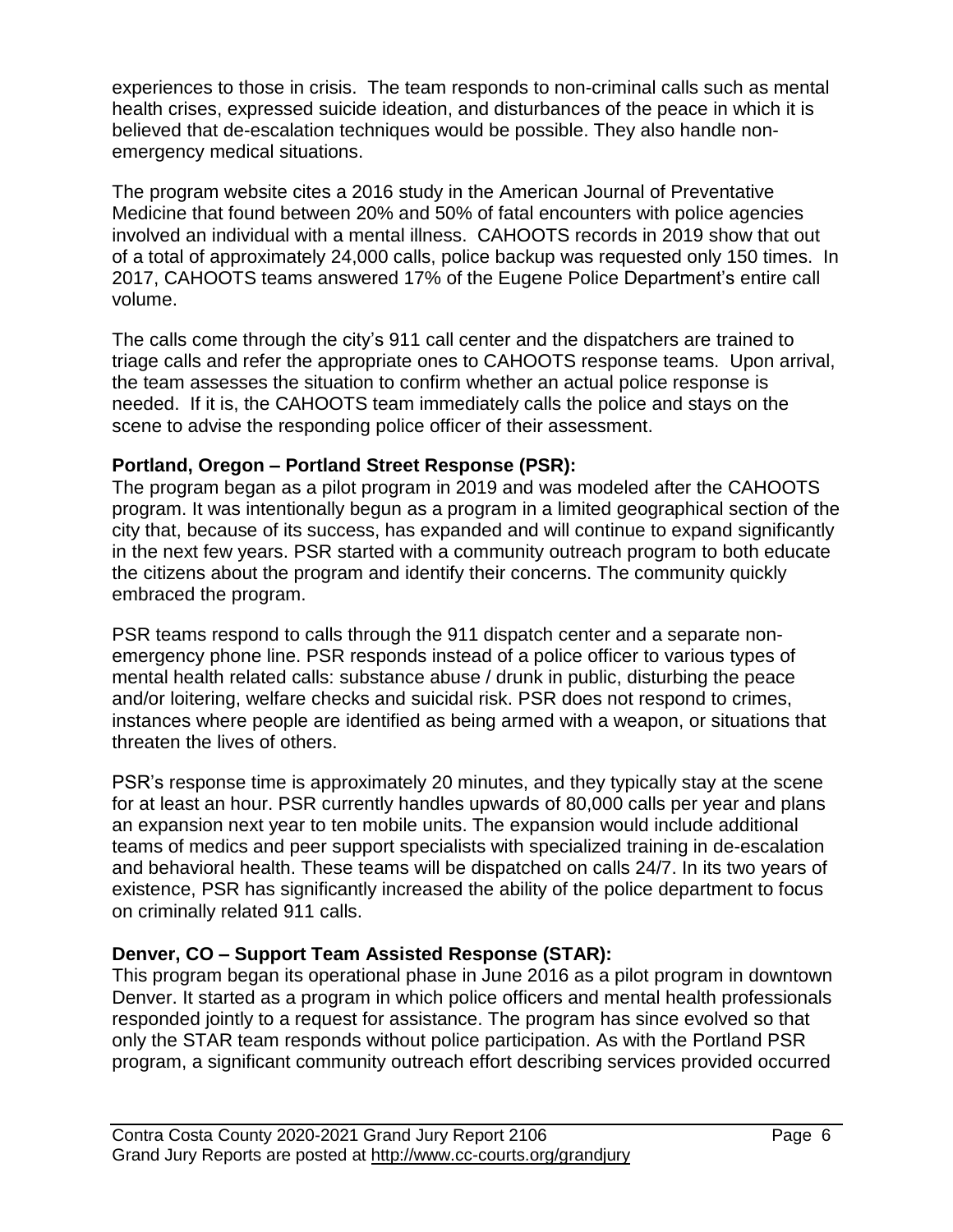before the outset of the program. The outreach was directed not only at the citizens but also to non-governmental organizations, mental health professionals and civic leaders.

Calls originate through the 911 dispatch center, which in turn calls STAR responders. During the past year 30% of calls to police resulted in law enforcement calling the STAR responders to handle the situations, freeing the police to respond to criminally related calls. The program is run by a private non-profit organization through contracts with the city and county.

STAR personnel respond to calls regarding suicide/crisis intervention, welfare checks, and minor public disturbances not involving weapons or danger of bodily harm to others. During the first year of operation, STAR responded to 1,400 calls and the responders developed a good working relationship with law enforcement. The responders can call for a police officer if a situation escalates or they arrive to a scene different than that which was described to STAR in the initial call.

The program is transitioning from the city's Safety (Police) Department to its Public Health Department. STAR personnel determined that not being associated with the Police Department allowed more trust to be built with the communities served. Staff in this program work 3, 13-hour shifts per week, with a 4-hour period to be used for paperwork associated with documenting encounters and medical billing.

#### **Olympia, Washington - Crisis Response Unit (CRU):**

CRU started in April 2019 with a staff of six responders operating seven days a week, 7 a.m. to 8:40 p.m. Monday through Thursday, and 10 a.m. to 8:40 p.m. Friday through Sunday. After two years, the CRU has developed into a valuable option for crisis assistance. Responding unit members can provide a variety of services, including grief counseling, housing crisis assistance, substance abuse support, transportation to services, and referrals and connections to resources. CRU never restrains individuals against their will or takes them into custody.

Time, training, and trust have overcome initial police resistance to civilian access of their 911 communication system. Much of the day-to-day activity by CRU members is spent in the community including visiting homeless encampments, building relationships, and increasing the likelihood that they will be called when needed. Callers have increasingly requested CRU because it has become established and trusted in the community. In the second quarter of 2020 Olympia Police Department reported more than 500 contacts between CRU and community members - 175 of which were initiated by CRU members during their community outreach efforts. Police were only on scene for 86 of the total number of contacts.

## **Successful Program Aspects**

The Grand Jury's review of CAHOOTS, PSR, STAR, and CRU found these common aspects: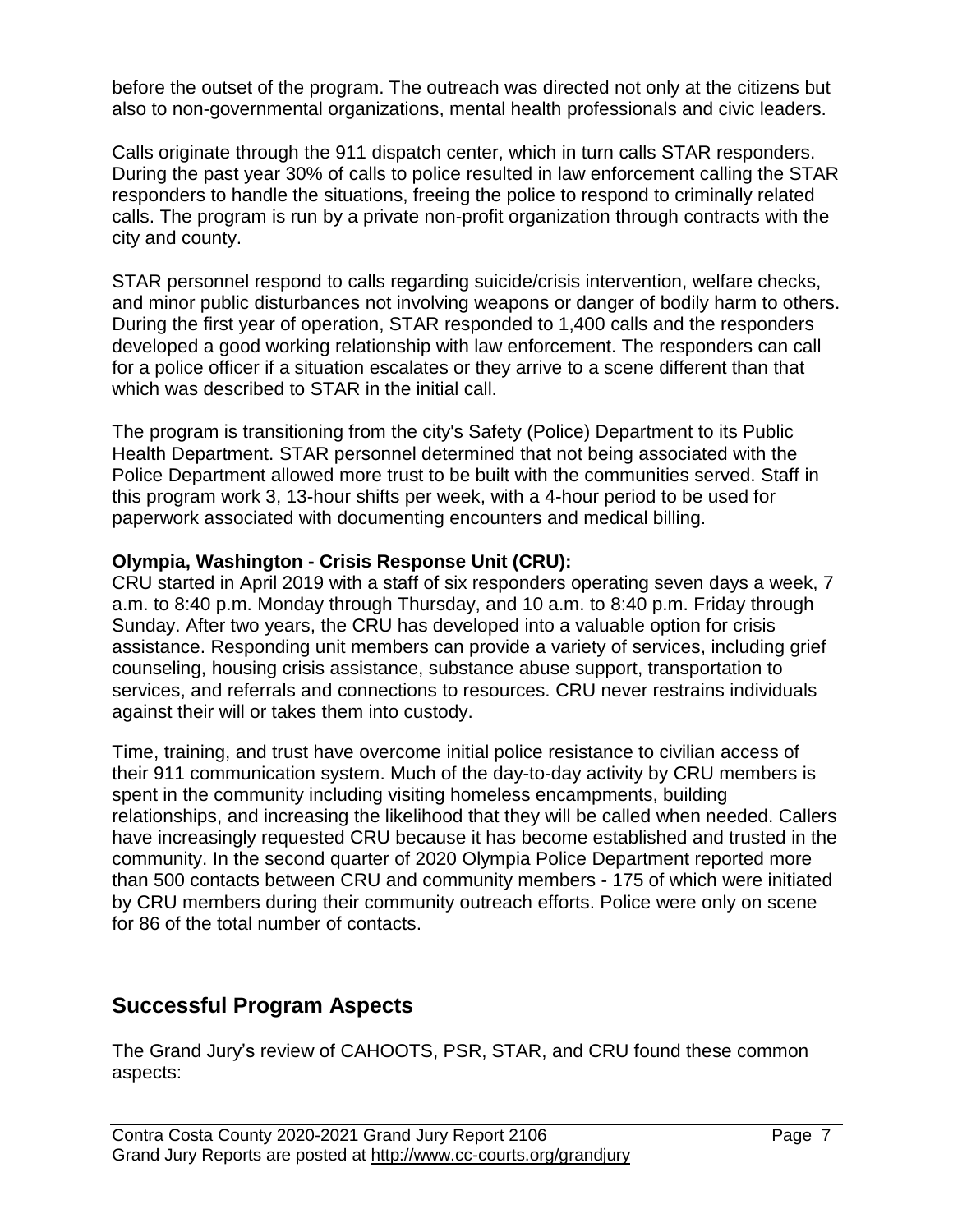- 1. All involved parties, including community leaders, actively work together from the outset to implement a working program.
- 2. Each program started as a pilot program and then expanded to include more people and a larger geographical area.
- 3. All participating agencies have an equal place at the table with a designated liaison person. These people meet regularly to discuss concerns regarding the day-to-day operation of the pilot program and adjustments that need to be made to ensure the ongoing acceptance by the community.
- 4. In all programs, the participants spoke unanimously about the importance of communication and trust. The trust needs to be a link between agencies and, critically, between law enforcement and mental health responders who are on the front lines of the effort. The people interviewed emphasized that communication and trust did not come overnight. It had to be developed and nurtured over time and after many joint responses by police and mental health responders to 911 calls.
- 5. Flexibility and adaptability have contributed to their longevity.
- 6. They all developed an effective public awareness campaign to educate the community about the services and benefits of a non-police mental health response program.

## **Pilot Program Development and Implementation**

As with the programs studied, Contra Costa County is remarkably diverse, containing 19 cities and towns as well as unincorporated areas that vary greatly in their demographic composition and civic challenges. The need for a mental health professional response to non-criminal 911 calls is a countywide issue.

There are several components shared by the existing programs that are vital to include in a County pilot program. The CAHOOTS program has been in operation and constantly adapting to changing circumstances for over 30 years. The other programs were originally modeled after it and changed to fit the different demographics and needs of the various communities. Some of the most important distinguishing features are:

- A large and very visible effort should be made to educate the public about the program and exactly what will happen when citizens call either 911 or a special mental health response number regarding a non-crime related crisis.
- The number of responders and mobile units must be sufficient to provide reasonable response times given the size of the geographical area that they will be covering and the number of citizens they are serving. Long response times (over the 30 minutes proposed by DHS) will not inspire trust by the callers or community at large, and people may lose confidence that someone will quickly respond to their emergency.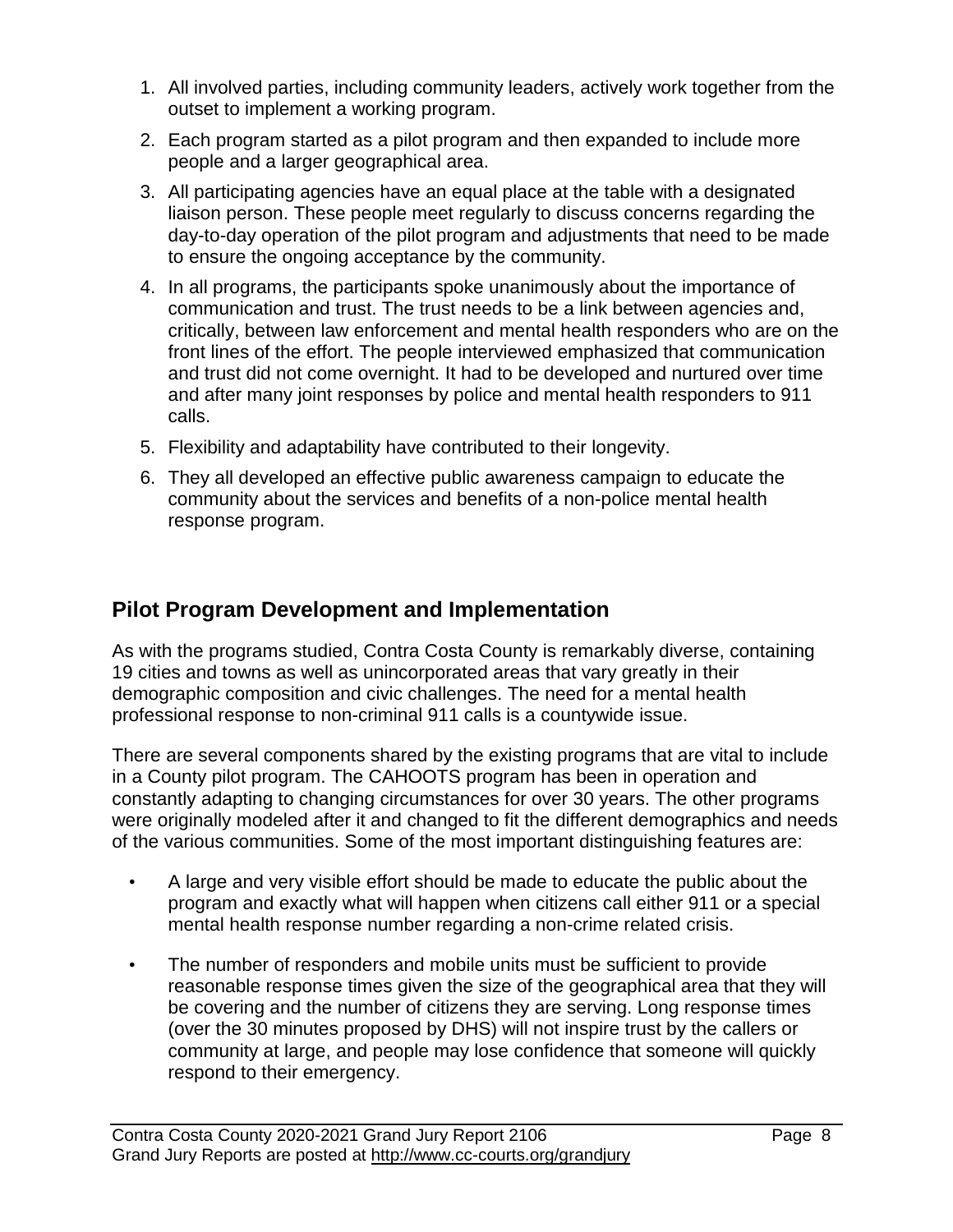- Initially, the mental health responders are dispatched to work on-scene in conjunction with law enforcement. As stated above, people emphasized that a relationship between civilian and law enforcement responders takes time to develop and comes to fruition only when trust develops. Law enforcement must trust that the mental health responders will accurately assess and deal with an emergency call without their assistance. Once that happens, the program can evolve into one in which only civilian mental health professionals are dispatched to an appropriate scene and these responders can rely on law enforcement when deemed necessary.
- There should be training of law enforcement and professional mental health responders in the rules and protocols of the program and other resources available. The training must ensure that all participants know their individual roles and how those roles fit into the program. The current DHS expansion plan addresses this important feature.
- A communication system must be put into place so that 911 calls can be dispatched seamlessly to either law enforcement or an alternative crisis response team, which is also addressed by the DHS expansion plan.

The current MCRT program's days and hours of operation are limited, and calls go to voicemail during published hours of operation because of understaffing and underfunding. Teams are in Martinez, resulting in long response times of 60-80 minutes due to traffic and congestion. County 911 dispatchers are often unable to determine if a responder is available for any given call, even if they believe that the call may be appropriate for an MCRT response. The planned expansion of the program addresses these concerns but lacks necessary resources to implement them, especially countywide. DHS is attempting to implement an expanded version of its current MCRT program throughout the County with far fewer resources than the other successful programs required. A major advantage of using a pilot program is that it would be easier to demonstrate success on a small scale and thereby justify additional funding for expansion.

DHS stated that, given funding and staffing goals, implementation of a countywide expansion may take at least a year. The programs that the Grand Jury researched were consistent in stating the importance of initiating a pilot program in a community that is manageable for viable mobile response, in both land area and population density. Success in those areas enabled the programs to then be expanded to include more neighborhoods or districts and more effectively address the needs of the communities they serve.

DHS also stated that its efforts to educate the community about the programs currently available have not been effective and need improvement. As shown in the programs mentioned, a pilot project in a single city would give the County the opportunity to determine best practices to communicate program features and benefits through various public awareness campaigns.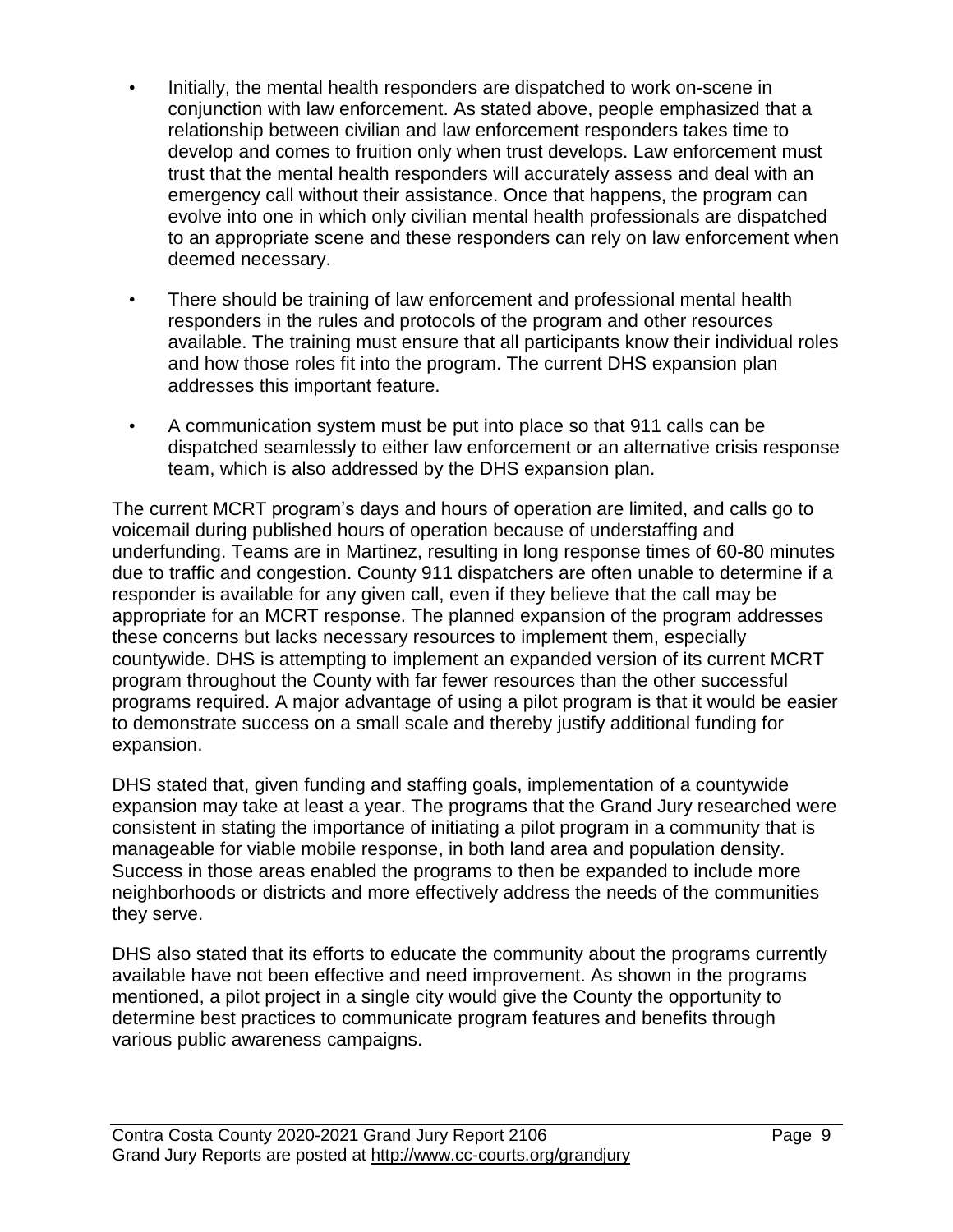## **Funding**

The four programs researched successfully navigated funding challenges which are two-fold: startup and continuing operations. The goal in each case was to demonstrate program effectiveness to justify further funding for continued operations and expansion. The County already has a budget for its MCRT program which could be augmented by additional sources of funding such as those outlined below that are used by other programs.

**The CAHOOTS Program** was initially funded through the Eugene Police Department budget in 1989 as a single shift operation. It has grown considerably over the years and now offers 24/7 service with overlapping two-van coverage and is funded through a contract with the city and operated by a non-profit organization. Their current annual budget is about \$2.1 million. In a May 2021 press release, a cost analysis reported savings to the city of \$2.2 million in officer wages alone, with additional savings resulting from reduced ambulance and emergency room utilization. Police and CAHOOTS leaders have estimated overall savings to the city to be \$8.5 million annually.

Another source of long-term funding currently being addressed is the Eugene community safety payroll tax which became effective in January 2021.

As a direct result of this program's effectiveness, in March 2021, Oregon's U.S. Senator Ron Wyden introduced the "CAHOOTS Act" S.4441 to offer federal assistance to communities wanting to start their own behavioral health alternative programs. The Act would offer Medicaid reimbursement for up to 95% of operating costs in addition to grants for setup and planning costs. This is not yet signed into law but its progress through the U.S. Congress should be continually reviewed as a potential source of funding for a program in Contra Costa County.

**Denver's STAR Program** was started from a 0.25% sales tax increase with an outstanding 70% voter approval. The mental health portion of the tax increase contributed the \$200,000 cost of the pilot program. For fiscal year 2021-2022, Denver has allocated \$1.4 million in the city's budget to continue the STAR program. The funding would be used to purchase four additional vans and fund six new two-person teams, as well as to hire a full-time supervisor. The program is funded in part through the city sales tax and Medicaid reimbursements.

**Portland's PSR** program is operated through the Portland Fire and Rescue Department, staffed with city employees, and funded through the city budget. The \$500,000 startup cost for the program was funded by the City for a Spring 2020 launch but was delayed until February 2021 due to Covid concerns. On June 17, 2021, the Portland City Council approved a budget including \$4.8 million (estimated annual operating cost) for PSR.

**Olympia's CRU** has relied on a combination of local tax revenue and grant funding to support its crisis response initiatives. In November 2017, voters passed a public safety levy that included funds for an enhanced crisis response, with a focus on improving conditions in the downtown area. The levy allocated \$110,100 for startup and \$497,000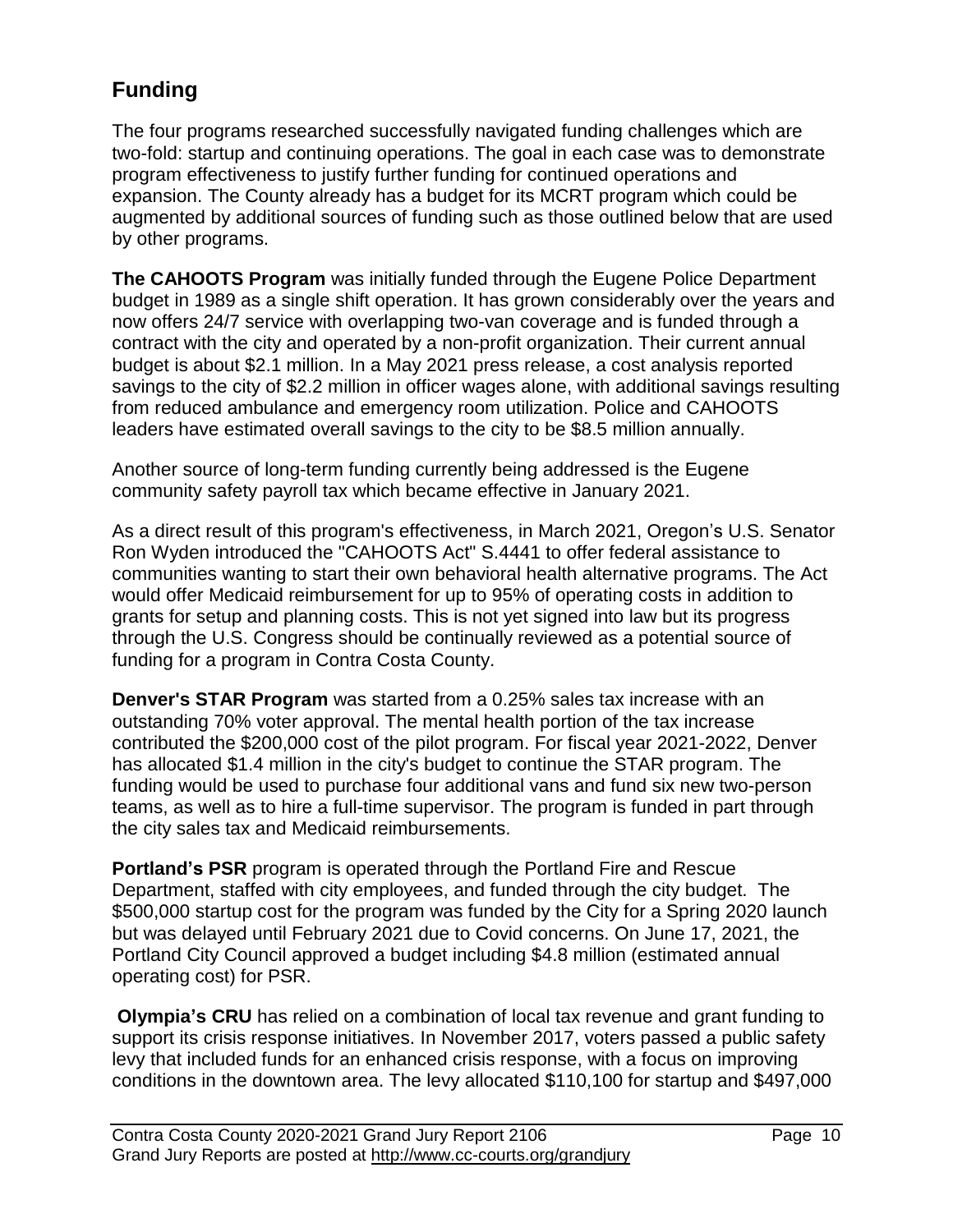in annual costs, for the Olympia Police Department to contract with a behavioral health partner. This partnership would staff CRU as an alternative to police response led by civilian behavioral health specialists.

**Nationally, S.2661 - National Suicide Hotline Designation Act of 2020,** a bipartisan bill to make "988" the national number to call for people in crisis, was signed into law in October 2020, providing an alternative to 911. The federal law gives each state the ability to raise money to fund the call centers, as well as related mental health crisis services, by attaching new fees to phone lines.

**California's AB-118** enacted the Community Response Initiative to Strengthen Emergency Systems Act, or the C.R.I.S.E.S. Act. This bill was signed into legislation on October 8, 2021, and includes a minimum C.R.I.S.E.S. grant award of \$250,000 per year to create and strengthen community-based alternatives to law enforcement. The intent is to lessen the reliance on law enforcement agencies as first responders to crisis situations unrelated to a fire department or emergency medical service response.

**California AB-988,** authored by Assemblywoman Rebecca Bauer-Kahan (D-Orinda), would implement the National Suicide Hotline Designation Act of 2020 by July 16, 2022. This bill, if enacted, would implement the Federal Communication Commission's rules designating "988" as the three-digit number for the National Suicide Prevention Hotline. Consequently, all persons in California would have access to the "988" suicide prevention and behavioral health crisis hotline and care 24 hours a day, seven days a week.

The bill would amend California Government Code Section 3123.7(e)(2)(B), to make monies received from the new State Mental Health And Crisis Services Special Fund available for, among other things, "the operation of mobile crisis support teams."

**Measure X** funds may also be available to enable DHS expansion. County voters approved Measure X in November 2020, increasing the sales tax in Contra Costa County by 0.5% for twenty years, generating an estimated \$81 million per year for essential services including emergency response. Allocation of these funds is overseen by an Advisory Board, which creates a detailed priority list of the top ten service gaps and submits a recommended list to the Board of Supervisors.

**A related countywide financial issue** is the cost of lawsuit settlements and/or insurance premium increases due to losses related to the following police responses to mental health crises:

- Miles Hall, 2020: \$4,000,000 (ABC7News.com)
- Rakeem Rucks, 2020: \$475,000 (LegalReader.com)
- Umberto Martinez, 2020: \$7,300,000 (KTVU.com)

A successful MCRT expansion will help minimize these costs to county taxpayers.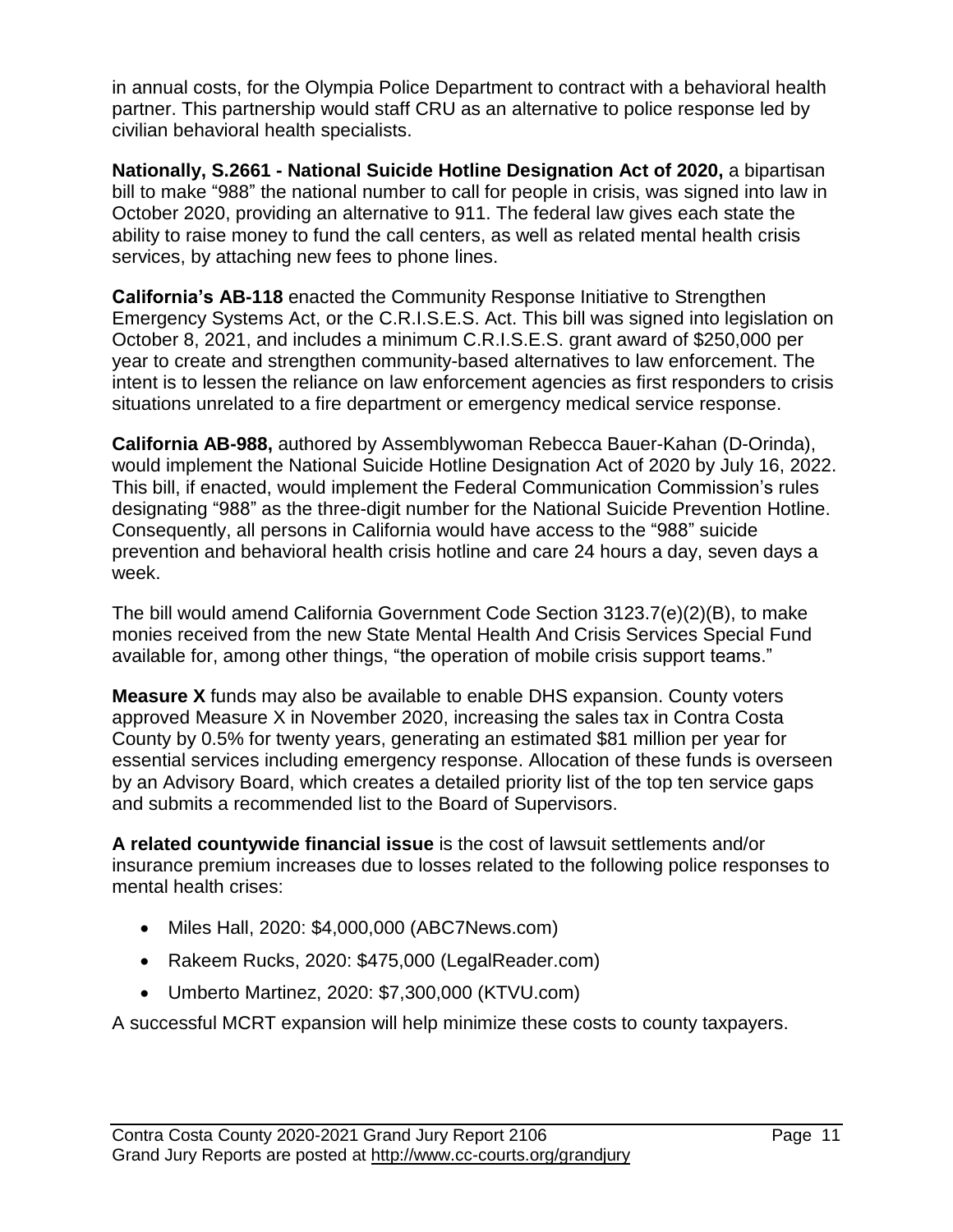## **Why Antioch?**

One advantage of a pilot program is that the infrastructure of the project is already present within the MCRT division of the County DHS and has been factored into its budget.

In its search for a particular pilot community representative of the County, the Grand Jury found many reasons to select Antioch as a suitable city.

**Demographics:** The City of Antioch's population estimate is currently 111,000, which is just over 10% of the entire County's population (1,050,000), with substantial socioeconomic diversity.

**Population Density:** Response times are crucial for an individual suffering a mental health crisis. Contra Costa County has a land area of 804 square miles and the City of Antioch has a land area of 28 square miles. With over 10% of the County's population residing in less than 3.5% of the land area, the City of Antioch is well suited for a pilot program.

**Homeless Population:** Multiple studies have established that homeless populations have significantly higher incidences of mental health illness and substance abuse than the general population. (See Social Science and Medicine, Vol. 268, January 2021) Law Enforcement and City officials interviewed agree that homeless encampments require a higher level of services than the rest of the community. Although specific population counts of the homeless are difficult to estimate, January 2019 estimates for the County were 2,295 homeless (combined sheltered and unsheltered), representing a 43% increase in two years. (See the Contra Costa Health, Housing & Homeless 2021 Point In Time Report.) Antioch's homeless population was counted as the second highest in the county in that report and has been described by both city administration and police sources as "considerable."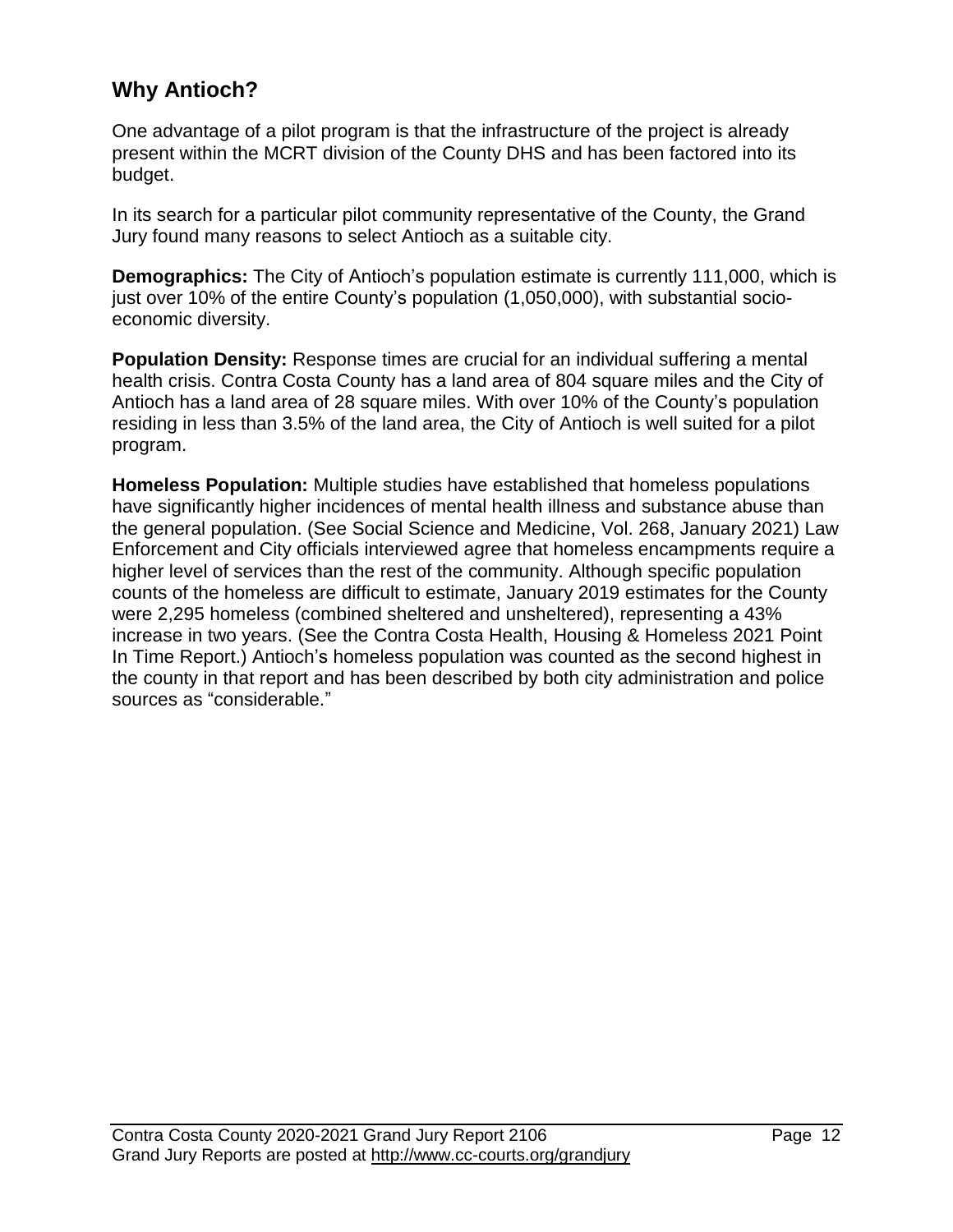## **FINDINGS**

- F1. Professional crisis team response to mental health calls can de-escalate a crisis and reduce deaths.
- F2. Law enforcement response to mental health calls reduce resources needed for serious crimes.
- F3. Successful pilot programs in other states have earned voter funding support for program expansion.
- F4. Community trust in mental health crisis response teams can only be developed over time.
- F5. Educating the community about mental health crisis response teams is essential for their acceptance and use.
- F6. DHS efforts to educate the community about MCRT services have been ineffective and need improvement.
- F7. Funding is required for all the phases of program development: start-up, pilot, and continuing operations.
- F8. California funding grants, including AB-118, are available for pilot program creation and continuing operations.
- F9. The current MCRT program does not provide standardized responses within the County due to limited hours of service and a single dispatch location.
- F10. The City of Antioch is a suitable community to serve as a pilot city for the MCRT expansion program.

## **RECOMMENDATIONS**

The Grand Jury recommends that:

- R1. By June 30, 2022, the Board of Supervisors approve funding for the expansion of the existing DHS/MCRT program to include a pilot project.
- R2. By June 30, 2022, the Board of Supervisors direct DHS to cooperate with the City of Antioch to develop a pilot project.
- R3. By September 30, 2022, the Antioch City Council collaborate with DHS to establish a pilot project.
- R4. By October 30, 2022, the City of Antioch apply for grants, including AB-118, to fund its participation in the pilot program.
- R5. By June 30, 2022, the Board of Supervisors direct DHS to establish a joint team including representation from community partners for administration of the pilot